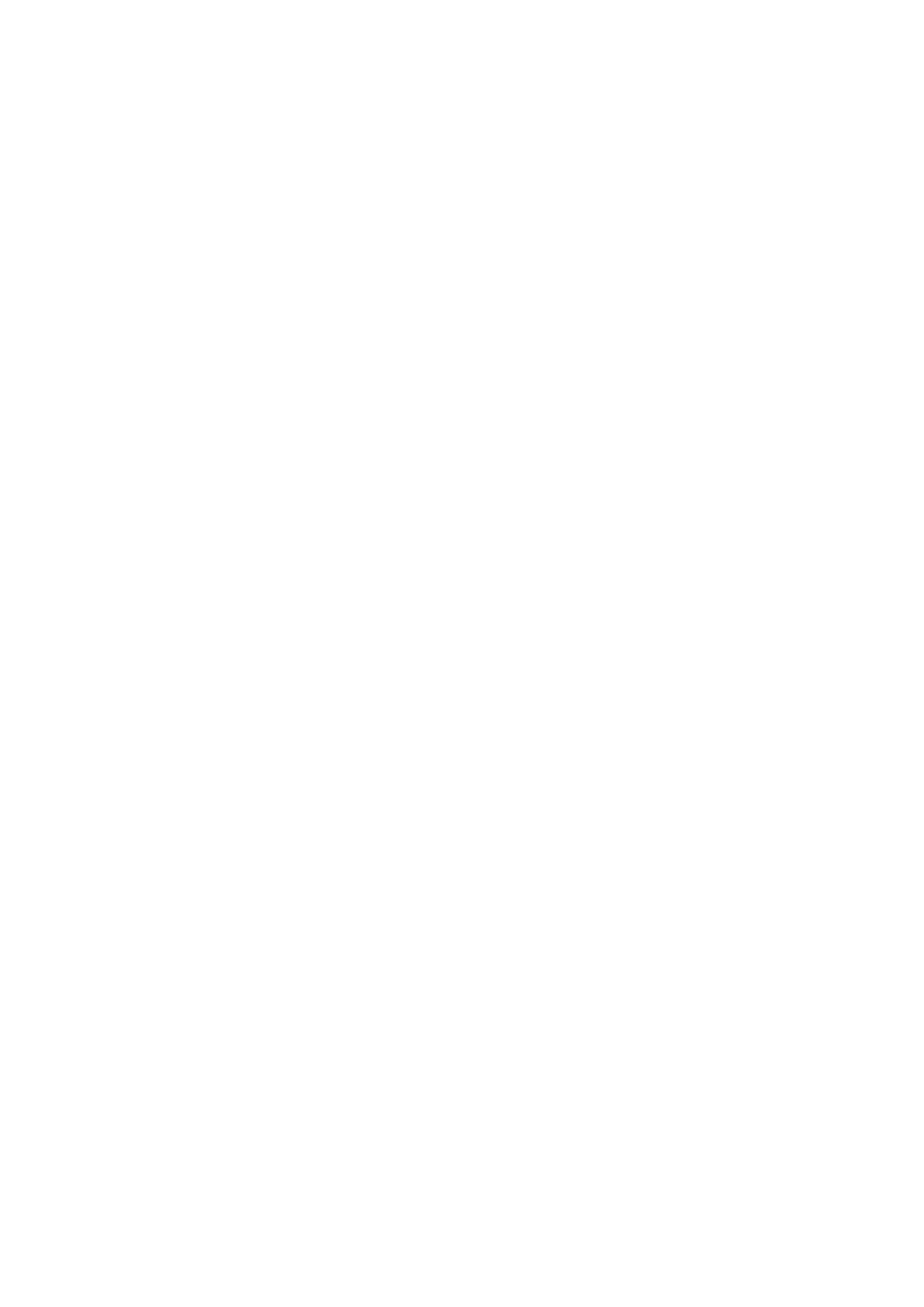This is to certify that the Sarjana's thesis of Aprilia widya astuti has been approved by the thesis advisors for further approval by the board of examiners.

Gresik, 15 Augusts 2007 Advisor I

(Khoirul Anwar S.pd, M.pd)

Gresik, 15 Augusts 2007 Advisor II

(Disty Rahma L, S.S)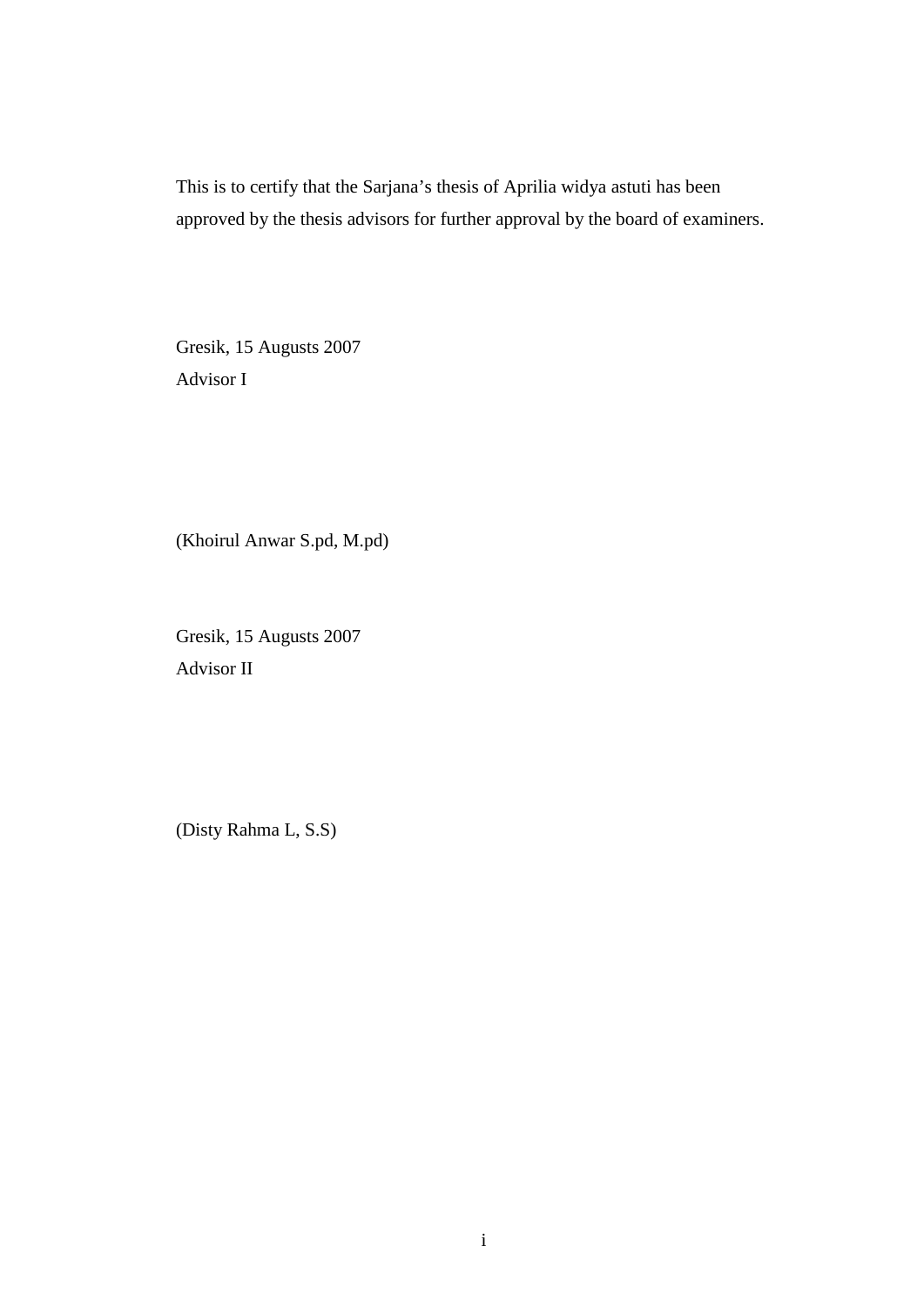This is certify that the Sarjana's thesis of Aprilia widya astuti has been approved by the board of examiners as the requirements for the Degree of Sarjana in English Language Education.

Gresik, 15 Augusts 2007 Board of Examiners,

Puji Sri Rahayu, M.A, …………………….…… Chair

Khoirul Anwar, S.Pd, M.Pd, ……………………….… Member

Disty Rahma L, S.S, ………………………… Member

Acknowledge by Approved by Approved by Directed of Graduate Program Dean of Faculty of Teacher Head of English Department Training and Education

(Slamet Ashari, S.Pd, M.Pd) (Dra. Hj.Sri Uchtiawati M.Si)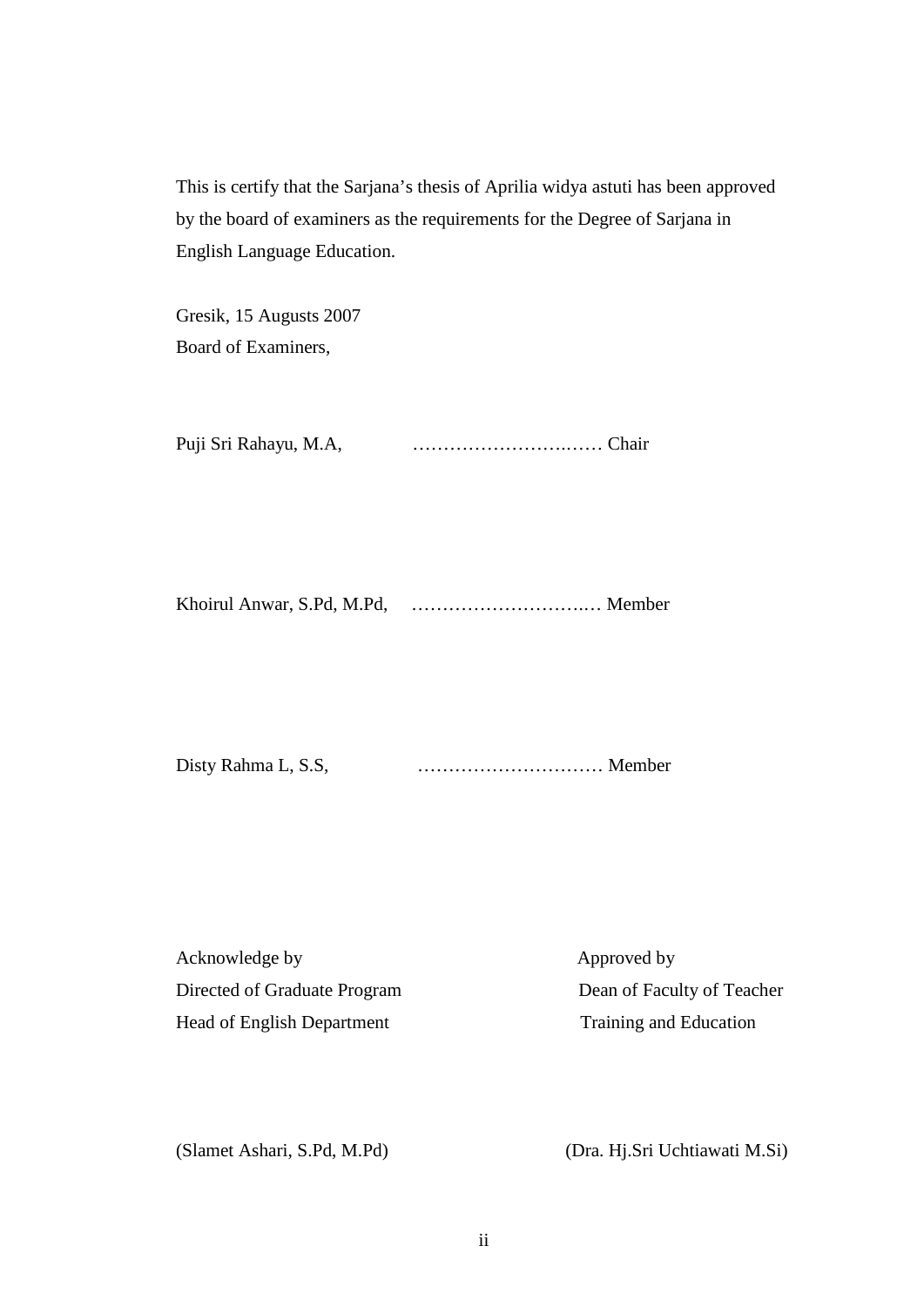#### **ACKNOWLEDGEMENT**

As the accomplishment of this thesis, the thesis writer would like to express her foremost gratitude to Allah SWT for giving great blessing, mercy and chances in finishing this hard assignment. She believes that without His love, she never finishes. The thesis writer is aware that in writing this thesis, She gets a lot of inspirations, motivations, supports and inputs from some people who have helped her, they are:

- 1) Mr. Khoirul Anwar, S.Pd, M.Pd, advisor I, who always be patient in giving critics, inputs, motivations, and solution for each problem. His brilliant ideas have helped her to finish this thesis accurately.
- 2) Ms. Disty Rahma L, S.S, advisor II, who has given her valuable time to read and correct the work. And Miss. Puji Sri Rahayu, M.A, the examiner who has giving critics and suggestions to this thesis.
- 3) All lecturers of English department at Muhammadiyah University of Gresik who have shared their wisdom during the study. Their time has been so worthy in their guidance that she learned to love and appreciate sociolinguistics.
- 4) Her beloved parents, Mama, Papa who always struggle day and night as well as pray just for her success and also her younger brother, Lingga who always disturbs her in finishing her thesis.
- 5) Her Sweetheart Hendra PTW, who always gives her supports and accompanies her wherever she is, and sometimes is angry with her if she is

iii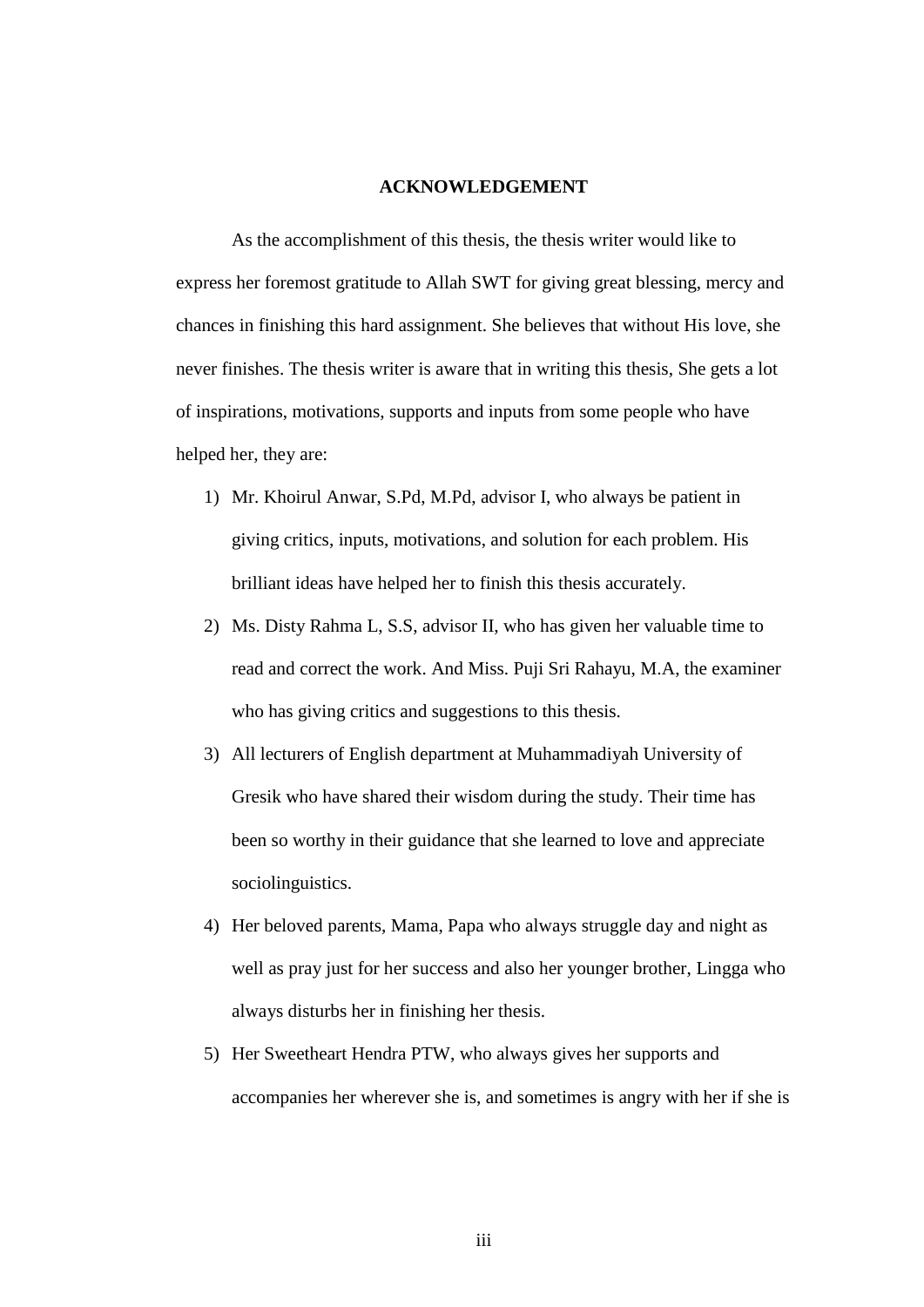lazy to finish this thesis. Thanks for your lovely attention, our togetherness will always exist forever.

6) All her friends, that always will be unforgettable memory. They are Lam'ah, Nurul, Via, Fitria, Atik, Odik, Agus, Pak Muflihun, Akbar, Lina, Cici, Wiwit, Rina, Vera, Diny, Ima, Norma, Gracia, Mbak Nanda, Mbak Dila, Mbak Ema and her friends in the boarding house Umah, Uis, Atul, Fera, and Sofa thanks for all.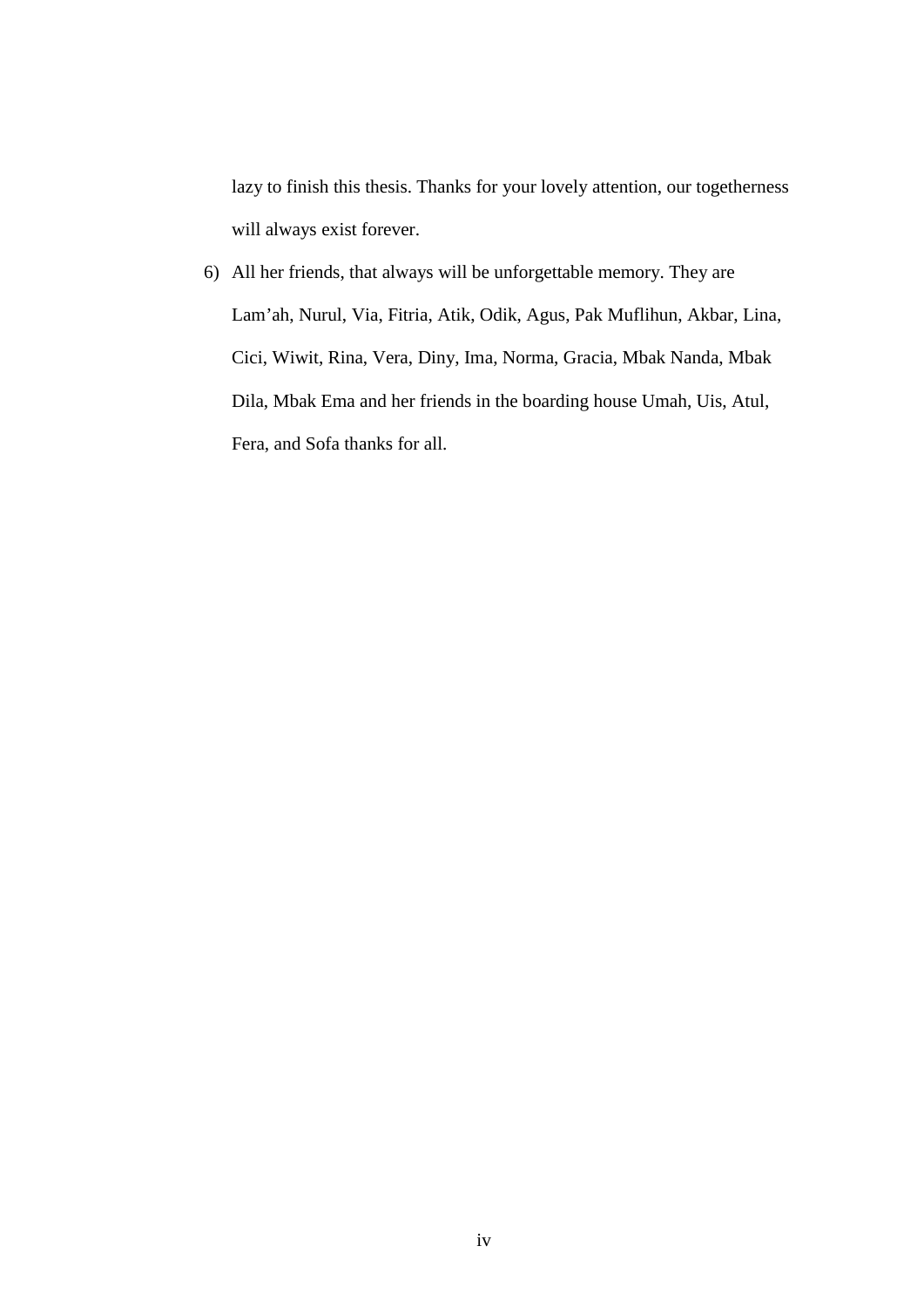## **MOTTO AND DEDICATION**

Never put off till tomorrow what you can do today (Napoleon)

The courage does not come from another person or anything else, But the courage comes from ourselves (John M. Echol)

"Hanya orang – orang yang sombong dan tidak mau mawas diri yang merasa tidak pernah berdosa dan bersalah. Orang yang tidak pernah merasa salah berarti mengaku benar sendiri, sedangkan orang yang merasa benar sendiri biasanya tidak di sukai dalam pergaulan" (HR Tirmidzi dan Ibnu Hibban)

Dedicated to:

My beloved parents My younger brother My dear HPTW My almamater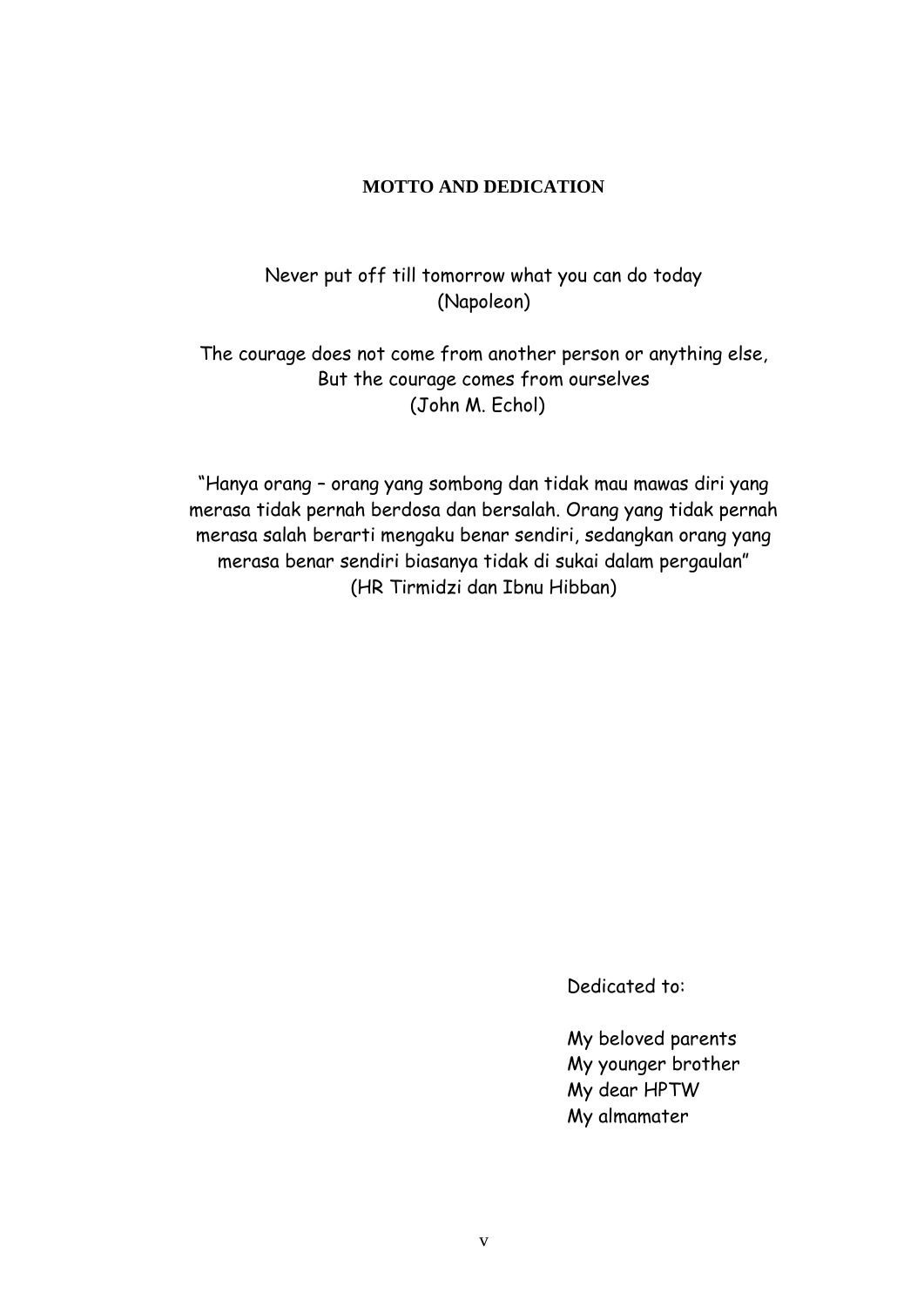## **TABLE OF CONTENTS**

| <b>CHAPTER I: INTRODUCTION</b>                            |
|-----------------------------------------------------------|
|                                                           |
|                                                           |
|                                                           |
|                                                           |
|                                                           |
|                                                           |
| CHAPTER II: REVIEW OF RELATED LITERATURE                  |
|                                                           |
| 2.1.1 Theory of conversational strategies in ending a     |
|                                                           |
| 2.1.2 Closing techniques theory by Wardhaugh 10           |
| 2.1.3 Ending processes theory by Albert & Kessler  13     |
|                                                           |
| 2.2.1 Communication theory of closing signals by Hatch    |
|                                                           |
| 2.2.2 Types of idiomatic signals of conversational ending |
|                                                           |
|                                                           |
| 2.3.1 Closing section according to Schegloff and          |
|                                                           |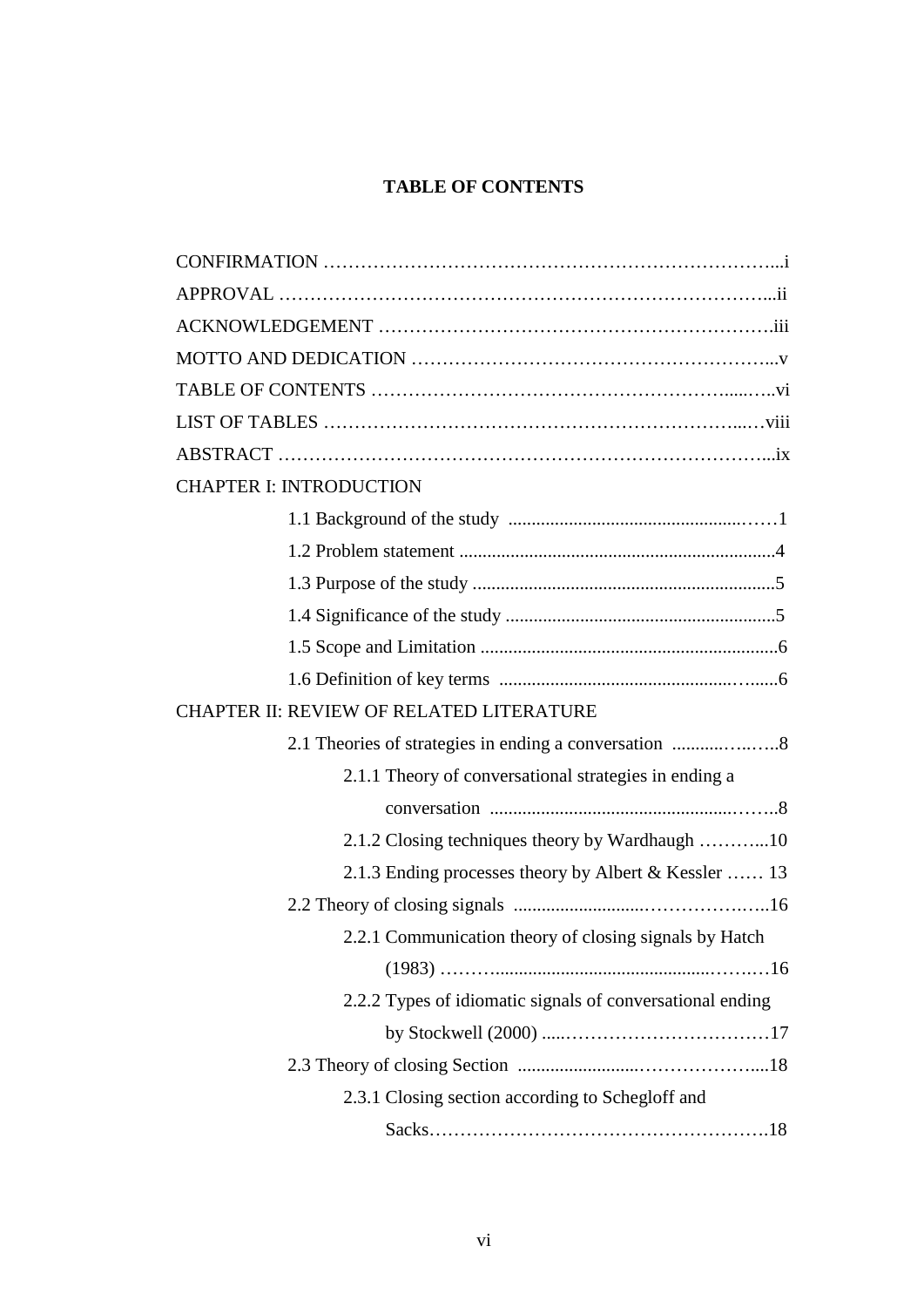| 2.3.2 Closing section according to Clark and            |
|---------------------------------------------------------|
|                                                         |
| 2.3.3 Closing section according to                      |
|                                                         |
| CHAPTER III: METHODOLOGY                                |
|                                                         |
|                                                         |
|                                                         |
|                                                         |
|                                                         |
|                                                         |
|                                                         |
| <b>CHAPTER IV: FINDINGS AND DISCUSSION</b>              |
| 4.1 The strategies used to end a conversation 30        |
| 4.1.1 Strategy consisting of four closing functions 32  |
| 4.1.2 Strategy consisting of three closing functions 41 |
| 4.1.3 Strategy consisting of two closing functions 44   |
|                                                         |
| <b>CHAPTER V: CONCLUSION AND SUGGESTION</b>             |
|                                                         |
|                                                         |
|                                                         |
|                                                         |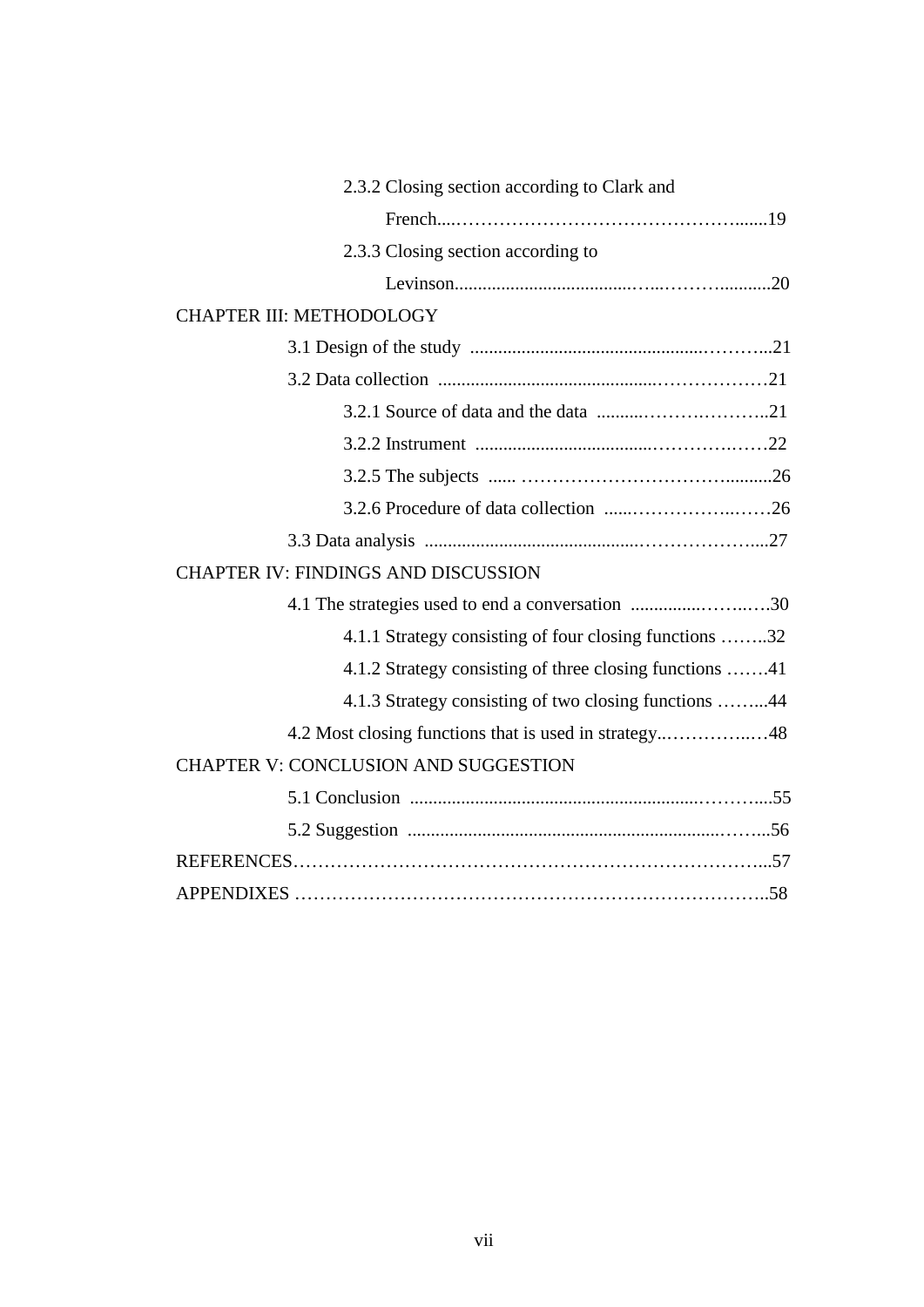## **LIST OF TABLES**